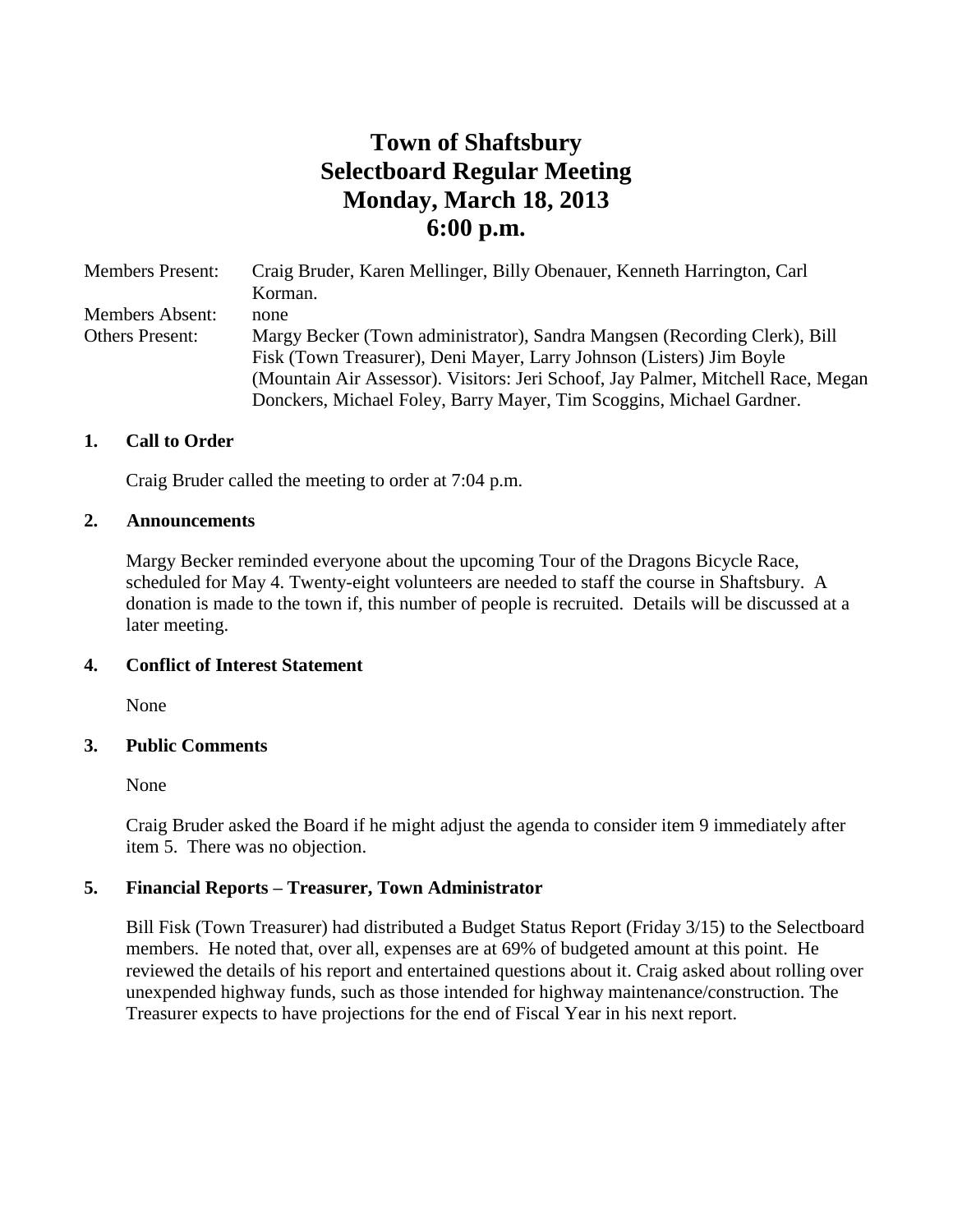## **9. Board of Listers: Parcel Mapping – Vendor Selection**

Jim Boyle, Professional Appraiser, discussed the features of a mapping program, similar to that which he has put in place for three other communities. Residents and outsiders would have access to tax maps online, and to information about their property assessment, which would offer them more convenience than the procedure now, which requires a visit to the town office. Cartographic Technologies (Putney, VT), is one firm offering mapping services. Cartographic Associates of Littleton, NH is the vendor being considered.

Carl Korman asked about the reasons for having a picture of the house as part of the record available on line. Members of the public expressed concern about having information, such as floor plans, widely available over the internet in view of recent burglaries.

A member of the audience said that the information described is already available from Vermont GIS (Vermont Center for Geographic Information). Craig Bruder explained that ownership of the data has been an issue with the current mapping vendors, which has prompted the Listers to investigate other options.

The cost in the past has been c. \$2000/annum, which gives the town paper maps, which would have to be digitized for use in an online environment. The proposal under consideration would involve a maintenance \$1200/year and an access fee \$1800/year. Start-up costs would range \$5 – 7,000. The advantages would include online access, rather than access to paper records during the two days/week when the office is staffed.

Craig Bruder suggested that there is more research to be done before proceeding on this item; he asked Margy Becker to consult further with Listers.

Billy Obenauer suggested that the Selectboard set a date for revisiting this issue, when the public would encouraged to attend, and to pose questions. The matter will be considered again at the meeting of April 15, 2013.

# **6. Bid Award – Cemetery Mowing**

Margy Becker reported that there were only two complete bids; she consulted with the Cemetery Committee in considering them. The complete bids are from Sycamore Landscaping and Green Mountain Boys Landscaping.

There was some discussion about criteria for choosing between these two, in particular about the need to ensure excellent care of the cemetery property. Carl Korman and Karen Mellinger affirmed that Sycamore Landscaping has done excellent work for the town in the past. Carl Korman suggested offering them a one-year contract, with an option for a three-year extension.

Mike Foley raised questions about the evaluation process. Karen Mellinger and Carl Korman assured him that that two bids are not very far apart, and the quality of work is well established in the case of Sycamore, but not for the other bidder. In their view, the town's history with the particular vendor weighs in its favor.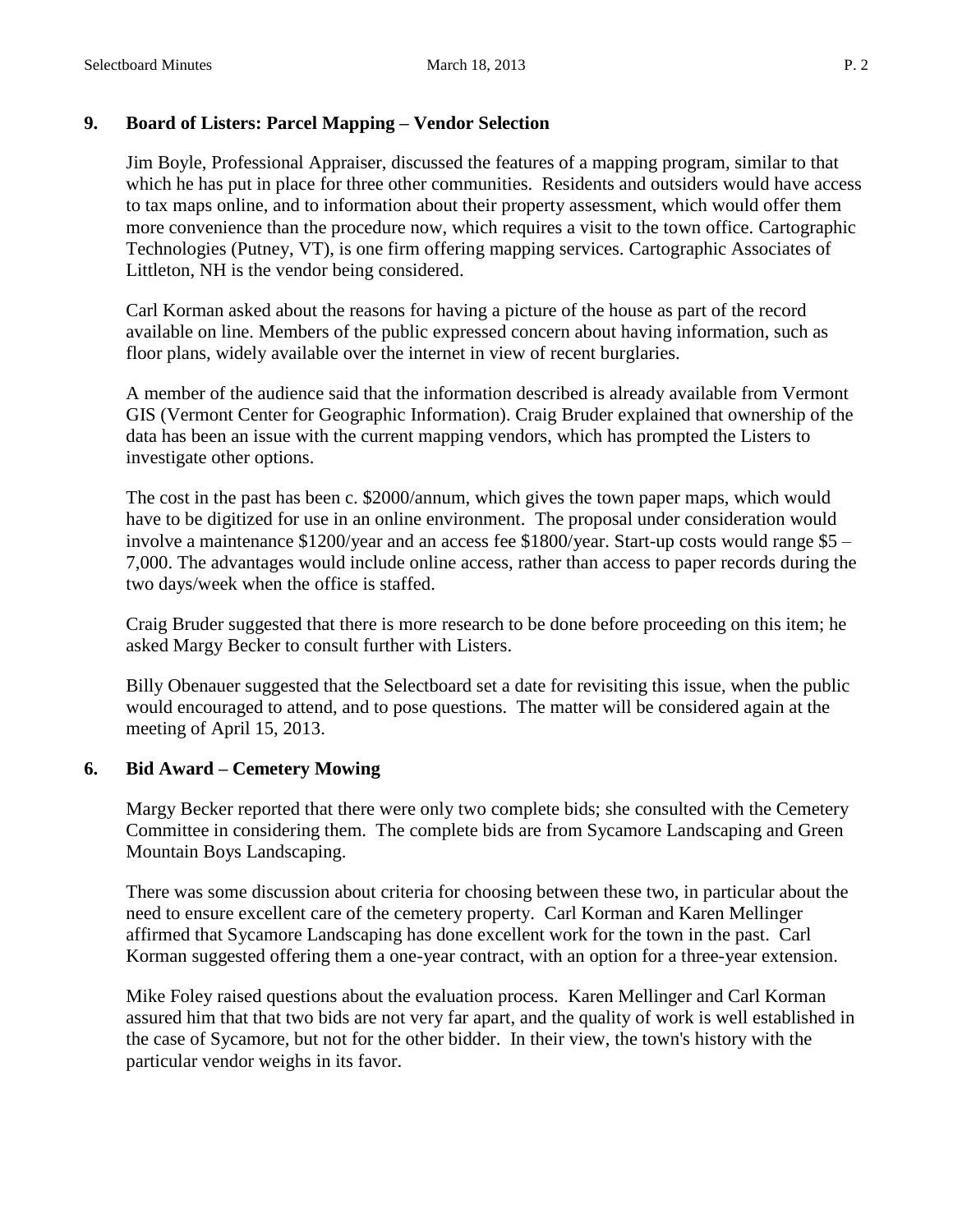### **Motion. To accept the bid of Sycamore Landscaping for cemetery mowing for one year at \$14,000 with the option of a two-year extension at \$14,000/year, with work outside the contract at the rate of \$70/hr. Moved by Carl Korman; seconded by Karen Mellinger. Carried, 4-1-0 (Obenauer opposed).**

## **7. Approval of Annual Notice of Meetings**

Typically, the Selectboard has met on the first and third Mondays of each month; the starting time of 6 or 7 pm was discussed. After a member of the public suggested starting meetings at 6:30 pm, with warrants and minutes considered near the beginning of the meeting, the Board agreed upon the 6:30PM start time. Craig Bruder proposed more efficient meetings, with rough time frames indicated for agenda items, while still devoting the time necessary to discuss topics to their conclusion.

## **Motion. Move to amend the meeting time of the Selectboard on the 1st and 3rd Mondays of each month to begin at 6:30 p.m., and to adjourn at 9:30 p.m. unless the Board votes to extend the meeting. Moved by Karen Mellinger; seconded by Carl Korman. Carried, 5-0-0.**

Craig Bruder noted that the next meeting (April 1) will begin at 6 p.m. since it has already been warned.

## **8. Liquor License applications – Thyme Tables**

## **Motion. To approve the liquor license application of Thyme Tables for one year. Moved by Karen Mellinger; seconded by Ken Harrington. Carried, 5-0-0.**

### **10. Annual Highway Financial Plan and Paving Grant Application**

Margy Becker recommended the item be tabled, until paving estimates are obtained from Peckham Corporation.

### **11. Town Officer Appointments**

A. Development Review Board – one three-year term is available; the incumbent, David Mance, is willing to continue.

Megan Donckers, DRB Chair, spoke in favor of his appointment, and noted that his expertise is particularly valuable in their deliberations.

### **Motion. Karen Mellinger moved that David Mance be appointed to a three-year term, expiring in 2016. Seconded by Carl Korman.**

Billy Obenauer asked why no interviews were scheduled with respect to this appointment. Megan Donckers reported that there have been several interviews with respect to previous appointments. The Development Review Board is now functioning well, with transparency, and its members are working well together. Karen Mellinger agreed. Craig Bruder suggested David Mance could be interviewed, in order to follow usual procedure.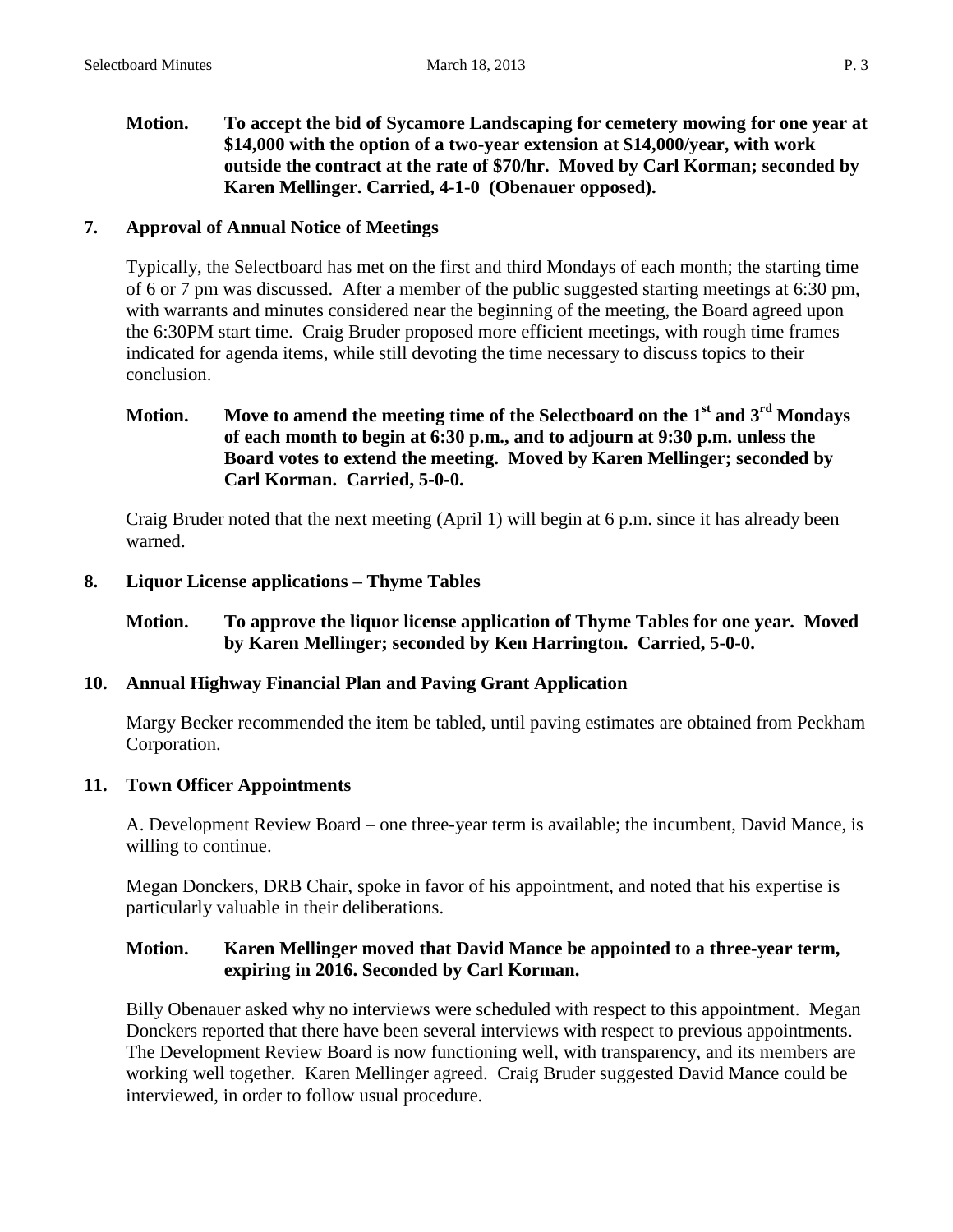# **Motion carried, 4-1-0 (Obenauer opposed) in favor of appointment.**

B. Planning Commission – two terms are expiring; the incumbents, Bill Pennebaker and Abigail Beck are willing to continue. Margy Becker reported that no other candidates have come forward.

- **Motion. Billy Obenauer moved that Bill Pennebaker be appointed to a three-year term on the Planning Commission, expiring in 2016. Seconded by Karen Mellinger. Carried, 5-0-0.**
- **Motion. Billy Obenauer moved that Abigail Beck be appointed to a three-year term on the Planning Commission, expiring in 2016. Seconded by Carl Korman. Carried, 5-0-0.**
- C. Trustee of Public Funds

Two members are in place; a third candidate has come forward.

## **Motion. To appoint Barry Mayer to a three-year term expiring 2016 as a Trustee of Public Funds. Moved by Carl Korman; seconded by Karen Mellinger. Carried, 5-0-0.**

D. Annual Appointments - Discussion deferred to allow for proper advertising.

# **12. Oaths of Office – Approval of Policy for Appointed Officials**

Craig Bruder explained that having all officials take an oath of office reinforces their commitment and emphasizes its serious nature. Various questions were raised about which particular officials need to take such an oath.

## **Motion. That the oath of office be administered to all appointed officials. Moved by Karen Mellinger; seconded by Carl Korman. Carried, 5-0-0.**

# **13. Selectboard Liaison Assignments**

Discussion deferred.

# **14. New Town Garage - Status**

Karen Mellinger reported on her consideration, in consultation with Margy Becker, of the contracts with MSK Engineering for building design, site development plans and survey, and for production of schematic drawings that were presented to the town prior to the Bond Vote. The Town's contractual obligation to MSK is for \$15,000.

Karen Mellinger suggested bringing together a group of people, especially those who raised specific and important questions about the project, to carry on further discussion with respect to the town's need for new garage facilities. One aspect that this group should clarify is the potential impact on the tax rate of changes in the cost of the project. Communication will be one of the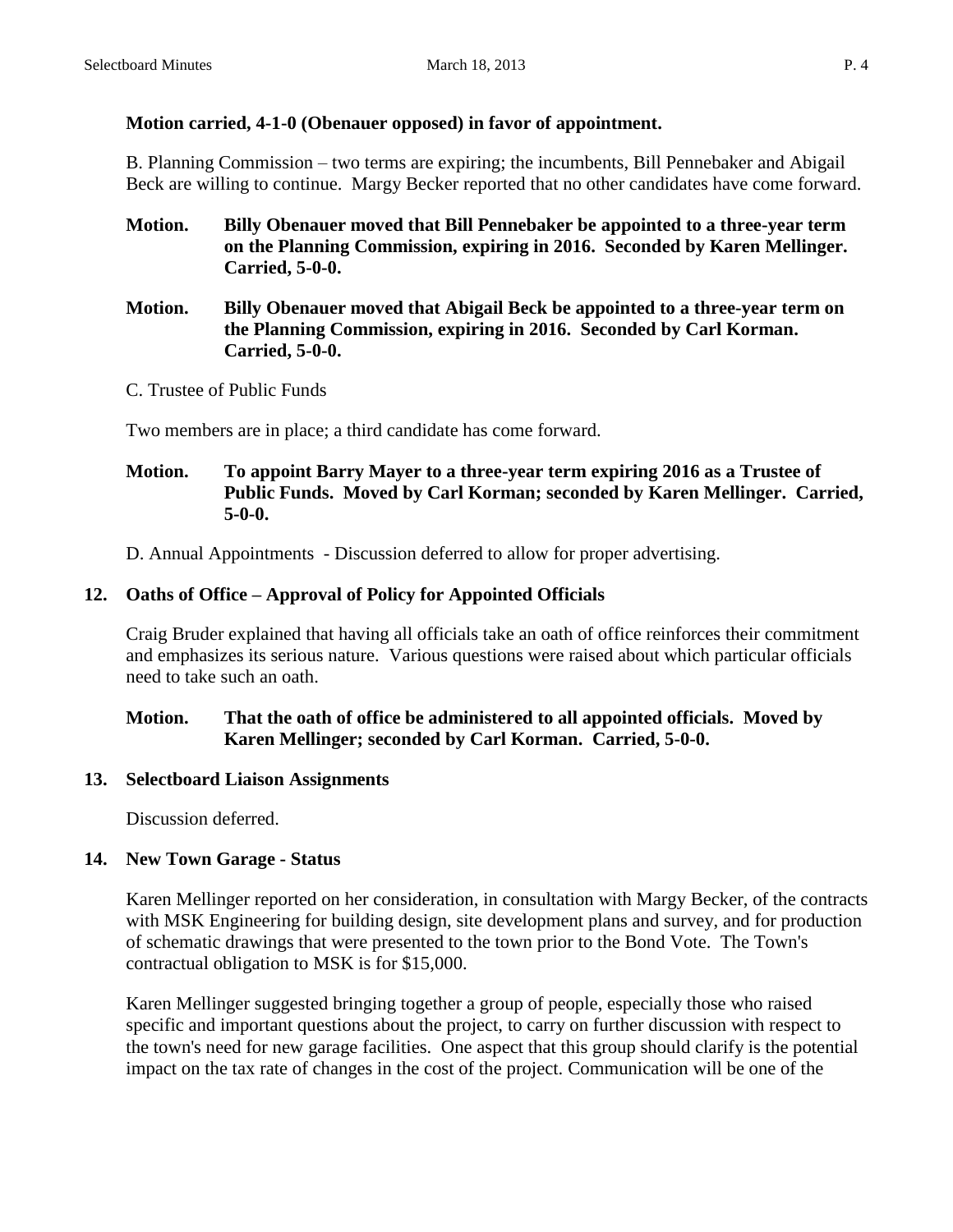major challenges posed to this committee. Karen Mellinger has been in touch with Michelle Karas, editor of the Bennington Banner, on the means of keeping the issue before the public.

Ken Harrington introduced information he had acquired online about a large aluminum building that might serve the town's purpose at a cost of just over \$60,000. Craig Bruder and Karen Mellinger suggested that such information would be useful for the new committee.

Carl Korman suggested a reinvention of the Facilities Committee/Garage committee, with an invitation to the public to be more involved. Two or three people from that committee should be designated to handle communications about the garage project.

**Motion. That the Selectboard establish a Town Garage Committee consisting of the existing Facilities Committee and other concerned residents of the town. The purpose of the Committee is to carry forward the discussion of the design of a new town garage facility. Moved by Karen Mellinger; seconded by Carl Korman.** 

#### **Friendly Amendment: that the newly established Garage Committee designate a subcommittee to take charge of communications about the development of the town garage project. Carried, 5-0-0.**

Karen Mellinger will communicate with individuals who may be willing to serve on this committee. She noted as well that the Selectboard will at some point need to decide what funds to dedicate to redevelopment of the project.

Margy Becker asked about the need for the committee to report back to the Selectboard, and mentioned the relevant deadlines, especially for municipal bond sales. The committee may need a facilitator to ensure that the various voices are heard. Ken Harrington and Karen Mellinger will serve as liaisons from the Selectboard. Karen Mellinger encouraged Selectboard members to attend committee meetings whenever possible.

### **15. Town Administrator's Report**

Margy Becker is working with Craig Bruder to develop a description for an administrative assistant position.

### **16. Other Business**

Ken Harrington inquired about his request for tracking information on use of machinery by the road crew. Craig Bruder assured him that his request was being implemented.

Billy Obenauer raised a question about how to structure public participation at Selectboard meetings, in particular with a view to running efficient meetings.

He noted as well that the SVSU needs to tell Shaftsbury's road crew if schools are to be closed or delayed.